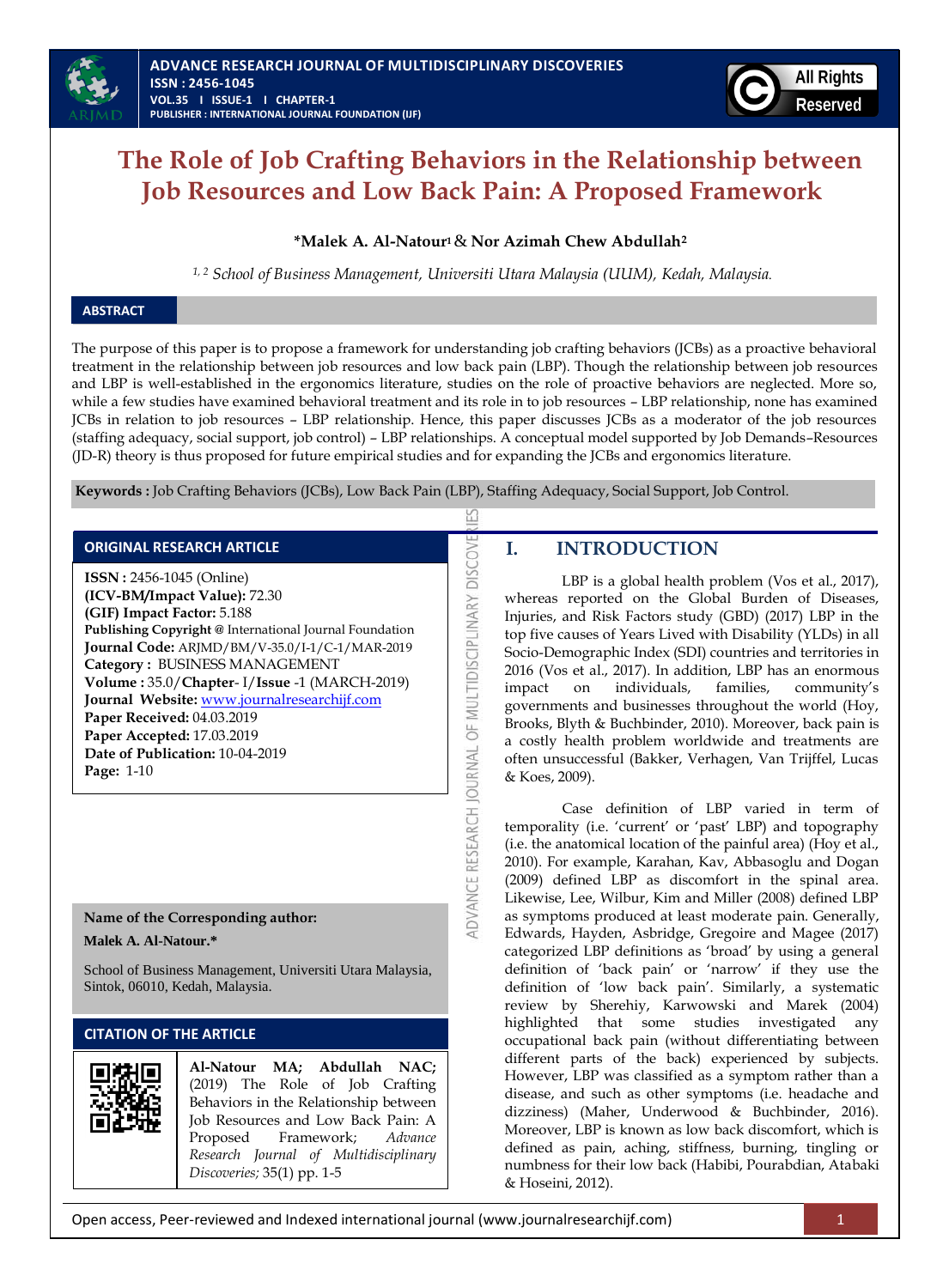Several studies in healthcare facilities showed high rates of occupational injury (McCaughey et al., 2016; Lee & Hassim, 2005; Nordin, Leonard & Thye, 2011) including WRMSDs (Centre for Disease Control and Prevention [CDC], 2001). LBP is a common and costly occupational injury among health care professionals (Mohseni-Bandpei et al., 2011). For example, WRMSDs including LBP among healthcare workers and among nursing staffs in particular, are of major concern worldwide (Attar, 2014; Azma, Rusli, Noah, Oxley & Quek, 2016; Choobineh, Movahed, Tabatabaie & Kumashiro, 2010; Davis & Kotowski, 2015.; Simon et al., 2008; Stolt, Suhonen, Virolainen & Leino-Kilpi, 2016). For instance, the prevalence rate of back pain in healthcare facilities ranged between 33% - 86% in developing and developed countries (Bos, Krol, Van der Star & Groothoff, 2007; De Castro, Cabrera, Gee, Fujishiro & Tagalog, 2009; Feng, Chen & Mao, 2007; Ghilan et al., 2013; Karahan et al., 2009; Landry, Raman, Sulway, Golightly & Hamdan, 2008; Lorusso, Bruno & L'abbate, 2007; Mohseni-Bandpei et al., 2006; Shawashi, Subih, Al Hadid & Abu Adas, 2014; Sikiru & Hanifa, 2010; Smith, Mihashi, Adachi, Koga & Ishitake, 2006).

LBP is common among nurses (Yip, 2003). According to health & safety survey of American Nurses Association (ANA) (2011), 4,614 nurses have LBP and this situation of health is affecting their decision to continue with their profession. Moreover, 56% of the nurses experiencing the musculoskeletal pain and this pain becomes worse during 1 year of their job, 80% of such nurses are frequently engaged in working with patients despite experiencing musculoskeletal pain (ANA, 2011). Nurses are not the only health care providers having experience with musculoskeletal pain including LBP (Wang, Liu, Lu & Koo, 2015), but they classified to have one of the highest rate of experience with it among other healthcare personnel, mostly back pain (Genevay et al., 2011; Nelson et al., 2006; Karahan et al., 2009; Wang et al., 2015; Harcombe, Herbison, McBride & Derrett, 2014).

Nurses spend most of their time with patients to offer appropriate health care services (Coulling, 2005; Lui, So & Fong, 2008). According to Nelson et al. (2006), providing health care services to patients is very risky task, because while on duty nurses have to lift the heavy weight of patients, sometimes they need to be in awkward position for long time. An empirical study of Humphreys (2007) reflects the weight lifted problem of nurses and stated that a nurse may have to lift 1.8 tons of load during the period of 8-hour duty. Thus, handling back pain risk faced by the nurses is highly importance to enhance a proper healthy and safe work for nurses. Since good psychological and physical health of nurses is a plus point for hospitals to provide good quality of services to their patients (Al-Hussami, Darawad, Saleh & Hayajneh, 2013).

There are many factors that may be related to an individual's risk of developing back pain (Karahan et al., 2009), these factors include the personal and environmental factors (Hoy et al., 2010). Some other researchers (Barzideh, Choobineh & Tabatabaee, 2014) discussed these factors in detail, for instance, workplace

practices of nursing profession include the heavy weight lifting, uncomfortable posture, monotonous tasks and psychological factors contribute to the LBP. Also, previous studies suggest that psychological and psychosocial factors not only increase the risk of developing LBP, but also have an adverse effect on the prognosis of LBP (Pinheiro et al., 2016). Moreover, several studies found a strong and statistically significant correlations between back pain and physical job demands (Barzideh et al., 2014; Choobineh, Rajaeefard & Neghab, 2006; Qin, Kurowski, Gore & Punnett, 2014; Smith et al.. 2006). In general, jobs with greater physical demands commonly have a higher rate of reported low back injuries (Waddell & Burton, 2001). Additionally, jobs which are high in demands, low in control, and also low in social support at work carry the highest risk of illness (Karasek et al., 1998). Moreover, back pain is associated with insufficient staffing resources (Dhaini et al., 2015). This study will highlighted the importance of three main risk factors of LBP, namely: staffing adequacy, social support, and low job control.

### **Staffing Adequacy toward Low back pain**

53

**DISCOVERI** 

MULTIDISCIPLINARY

 $\overline{5}$ 

**JOURNAL** 

ADVANCE RESEARCH

In the medical field, the majority of studies reported that back pain was associated with insufficient staff numbers and/or lower nurse to bed ratio (e.g. Abedini, Choobineh & Hasanzadeh, 2015; Smith et al., 2006; Dhaini et al., 2015; Lipscomb et al., 2002). For example, Smith et al. (2006) concluded that back pain was associated with insufficient staff numbers. Similarly, Dhaini et al. (2015) found that back pain was inversely associated with staffing adequacy. In the same line, Lipscomb et al. (2002) highlighted that staffing level is risk factors for MSDs of the back.

In contrast, June & Cho (2010) study concludes that MSDs injury rates were not related significantly to the nurse staffing ratio. Similarly, Yassi et al. (1995) concluded that inadequate staffing was given as the reason for just 13.8% of the injuries. Same conclusion come from Harber et al. (1994), where work descriptors did not demonstrate strong associations between staffing and back pain injury of nurses. These inconsistent findings in the previous studies show the importance to investigate the impact of staffing adequacy in the probability to have LBP within nursing population. Thus, this study will contribute to the body of knowledge by provide more insight into the relationship between staffing adequacy and the occurrence of LBP within Jordanian staff nurse.

According to JD-R proposition, job resources and job requirements determine the wellbeing of profession; moreover, job resources shield the individuals from strain of job requirements. Hence, ample job resources can reduce the strain of job requirements (Bakker & Demerouti, 2014). Based on the literature findings and the JD-R theory proposition, the relationship between the staffing adequacy and LBP in this study would be significant and negative.

Hypothesis 1: There is a significant and negative relationship between staffing adequacy and LBP among nurses in Jordanian hospitals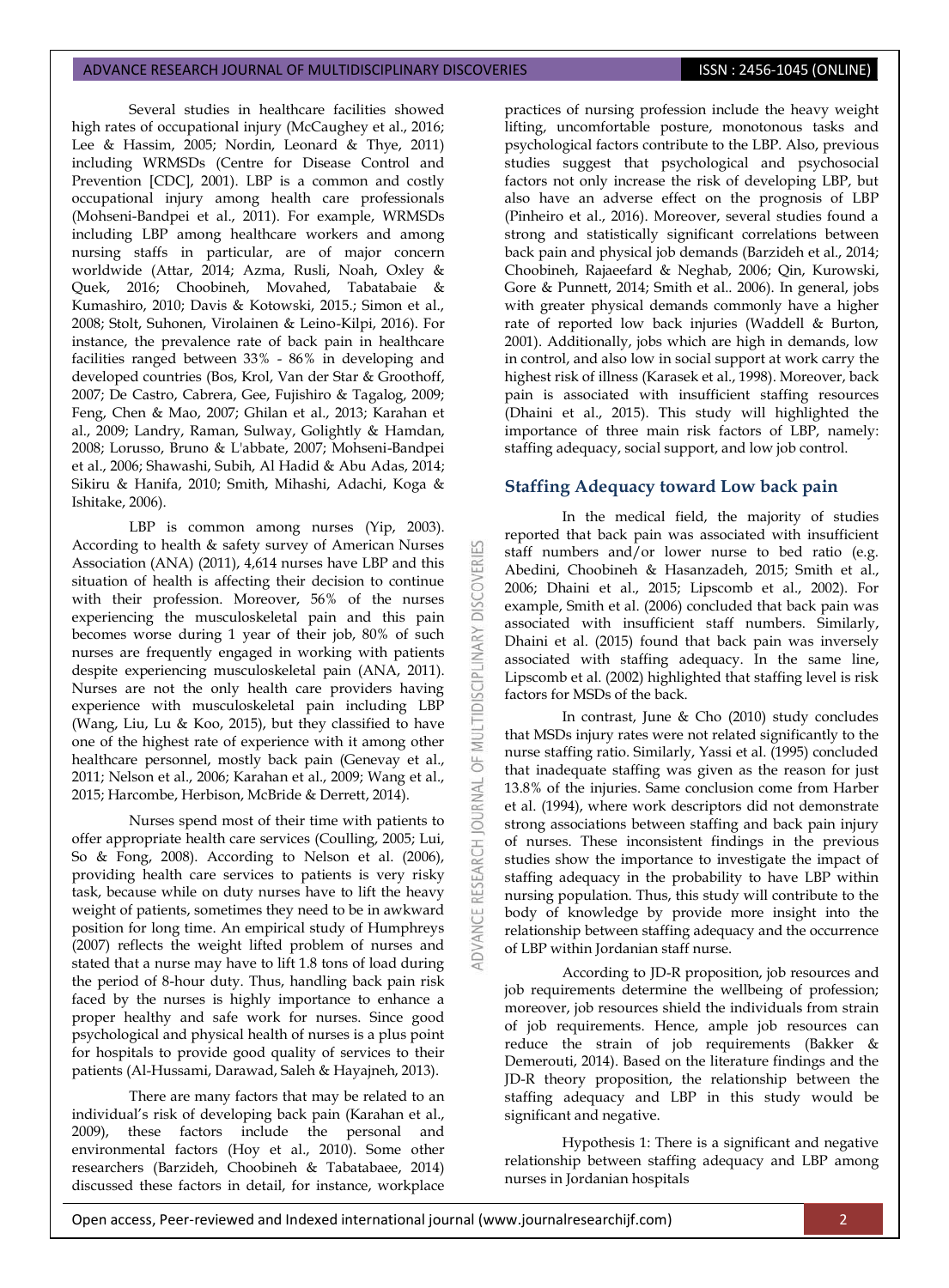### **Social Support toward Low back pain**

Social support is the support and social interaction at the workplace among workers, colleagues, and supervisors (Karasek, 1985). However, social support comprises two subscales: supervisor social support and coworker social support (Cheng, Luh & Guo, 2003; Pelfrene et al., 2001). In work contexts, social support refers to the care and consideration that individuals receive from other organization members (Mossholder, Settoon & Henagan, 2005). Low in social support at work carry the highest risk of illness (Habibi et al., 2012), while positive work environment, including high social support at work (Qin et al., 2014) was associated with a decrease in the rate of compensation claims for injuries (Dhaini et al., 2015).

The available studies that concerned the relationship between social support and the nurses'LBP were inconsistent. For instance, some studies reported a significant relation between the nurses' social support and their likelihood to have back pain (e.g. Ahlberg-Hulten, Theorell & Sigala, 1995; Feng et al., 2007; Habibi et al., 2012). On the contrary, other studies revealed an insignificant relationship between social support and the likelihood of the occurrence of LBP within the nursing population (e.g. Barzideh et al, 2014; Rahmah, Rozy, Halim, Jamsiah & Shamsul, 2008; Smith et al, 2006; Thon, Feng & Lian, 2016; Yip, 2004). These inconsistent findings in the previous studies show the importance to investigate the impact of social support in the probability to have LBP within nursing population. Thus, this study will contribute to the body of knowledge by provide more insight into the relationship between social support and the occurrence of LBP within Jordanian staff nurse.

JD-R theory proposes that job demands and job resources interact in predicting occupational wellbeing, where job resources buffer the impact of job demands on strain. Thus, job resources (i.e. social support) can mitigate the impact of job demands on strain (Bakker & Demerouti, 2014). In the same vein, Job Demands-Control-Support (JDCS) model (Johnson & Hall, 1988) and JCQ (Karasek et al., 1998) highlighted that low social support increase job stress and may lead to adverse health consequences and injuries and carry the highest risk of illness, such as MSDs including LBP (Barzideh et al., 2014). Based on the literature findings and the JD-R theory proposition, the relationship between the social support and LBP in this study would be significant and negative.

Hypothesis 2: There is a negative and significant relationship between social support and LBP among nurses in Jordanian hospitals.

### **Job Control toward Low back pain**

Job control (also referred to as decision latitude) (Hollmann et al., 2001; Kawakami, Kobayashi Araki, Haratani & Furui, 1995; Pelfrene et al., 2001), comprise two subscales: skill discretion and decision authority (Karasek & Theorell, 1990). In general, De Araujo and Karasek (2008) define Job control or decision latitude as "the ability to make decisions about one's work and the

possibility of being creative and using or devel¬oping new skills". However, the importance of addressing job control as determinant factor of LBP in this study was not just due to its direct effect but also because it's carry as well as an interactive effect in combination with job demands. While, jobs which are low in control, and also low in social support at work carry the highest risk of illness (Karasek, 1998), whereas, the combination of low social support, low job control may produce the greatest psychosocial job strain and also may result in the highest prevalence of low back problems (Devereux, Buckle & Vlachonikolis, 1999).

In the medical field, the available studies that concerned the relationship between job control and the nurses‗LBP were inconsistent. For instance, some studies reported a significant relation between the nurses'job control and their likelihood to have LBP (e.g. Ahlberg-Hulten et al., 1995; Alexopoulos, Burdorf & Kalokerinou, 2003; Feng et al., 2007). On the contrary, other studies revealed an insignificant relationship between job control and the likelihood of the occurrence of LBP within the nursing population (e.g. Barzideh et al., 2014; Golabadi, Attarchi, Raeisi & Namvar, 2013; Habibi et al., 2012; Thon et al., 2016). These inconsistent findings in the previous studies show the importance to investigate the impact of job control in the probability to have LBP within nursing population. Thus, this study will contribute to the body of knowledge by provide more insight into the relationship between job control and the occurrence of LBP within Jordanian staff nurse.

According to JD-R theory, job resources and demands use together to predict the job wellbeing. Thus, job resources can mitigate the impact of job demands on strain (Bakker & Demerouti, 2014). In the same vein, Job Demands-Control (JDC) model (i.e. Job-Strain model) (Karasek, 1979), Job Demands-Control-Support (JDCS) model (Johnson & Hall, 1988) and JCQ (Karasek et al., 1998) highlighted that low job control increase job stress and may lead to adverse health consequences and injuries and carry the highest risk of illness, such as MSDs including LBP (Barzideh et al., 2014). Based on the literature findings and the JD-R theory proposition, the relationship between the job control and LBP in this study would be significant and negative.

Hypothesis 3: There is a negative and significant relationship between job control and LBP among nurses in Jordanian hospitals.

### **Job Crafting Behaviors**

53

**DISCOVERI** 

MULTIDISCIPLINARY

 $\overline{6}$ 

**JOURNAL** 

DVANCE RESEARCH

According to the Foster et al. (2018), there are numerous practical guidelines published by the clinical sectors to prevent and treat the LBP. These guidelines include the use of bio-psychosocial framework to guide management with initial non-pharmacological treatment. For instance, these guidelines such as providing education about self-management, normal life activities and exercise as well psychological treatments for those with continuous symptoms. Also, these guidelines provide recommendations for the use of medicine, exercise and surgery, where the focus of these guidelines is treatment rather than the prevention (Foster et al., 2018).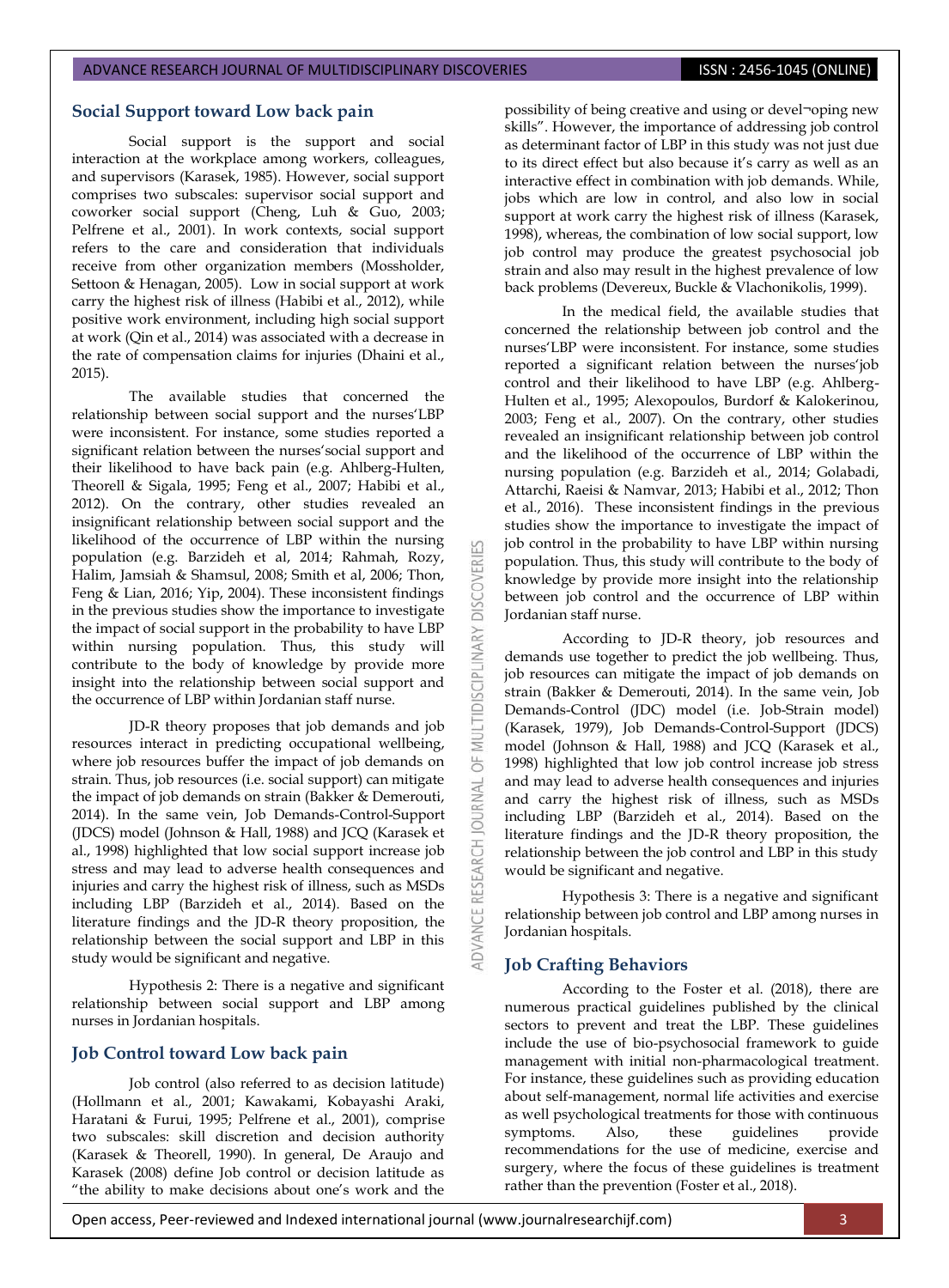## ADVANCE RESEARCH JOURNAL OF MULTIDISCIPLINARY DISCOVERIES **INC. AND SEARCH 1999** ISSN : 2456-1045 (ONLINE)

Furthermore, systematic literature reviews that have been done by Dawson et al. (2007) and Van Hoof et al. (2018) investigate the effectiveness of intervention that plan to prevent back pain and injury in nursing profession. Both scholars conclude that there was no strong evidence regarding the efficacy of any interventions aiming to prevent back pain and injury in nurses. This is attributed to the fact that many of the nursing and management interventions to reduce LBP need more control over nursing working environment. Therefore, the usefulness of a new approach (i.e. nonpharmacological treatment) has been highlighted in this study in order to reduce/prevent back injuries and LBP among nurses, namely proactive behavioral treatment (i.e. JCBs) of LBP. This is justified via current global trend that greater emphasis is now placed on non-pharmacological therapy (i.e. self-management, psychological therapies, exercise therapy, cognitive behavioral therapy, spinal manipulation, massage, acupuncture, and yoga), rather than and pharmacological and surgical treatments (i.e. paracetamol, non-steroidal anti-inflammatory drugs, opioids, discectomy, laminectomy, and spinal fusion) (Foster et al., 2018). Whereas nowadays guidelines encourage active treatments that address psychosocial factors and focus on improvement in function (Foster et al., 2018). In addition, Al-Natour and Abdullah (2019) highlighted that theoretical and empirical studies neglect the role of JCBs as proactive behavioral in the treatment of LBP.

Demerouti and Bakker (2011) define the JCBs as a combination of cognitive and physical changes that an individual makes in response to their task relational boundaries. Where the physical changes indicate the change in scope or number of tasks performed and cognitive change indicate the perception of individuals towards their job. In simple words, JCBs means that how employees reshape, redesign and change their jobs. Moreover, Tims, Bakker and Derks (2012) stated that JCBs refers to the changes that employees make in response to the job resources. Thus, JCBs can be defined as a specific proactive behavior of individuals to initiate the changes in their job resources level (Tims & Bakker, 2010). In other words, JCBs enables the employees to adjust their jobs according to their professional skills, cognitive abilities and personal knowledge (Tims & Bakker, 2010). Hence, Wrzesniewski and Dutton (2001) claimed that, via JCBs activity, employees may involve in identifying the opportunities to develop their psychological resources as well as opportunities to increase their access to other sources. Therefore, JCBs can enhance the employees' wellbeing (Nielsen & Abildgaard, 2013; Taris, Leisink & Schaufeli, 2017).

Moreover, Bakker and Demerouti (2007) observed that generally job resources positively influence the employees' health. Also, JCBs positively influence the employees' health via changes employees doing to their tasks or relationships (Wrzesniewski & Dutton, 2001). Similarly, researchers such as Van den Heuvel, Demerouti and Peeters (2015) and Bakker & Demerouti (2017) stated that JCBs activities encouraged by short and simple interventions that involve showing workers ways of

crafting their job to make it healthier. Hence, this study wittingly designed to investigate the touch of JCBs on nurse's health (i.e. LBP).

In various fields, several studies found that JCBs were a good moderator (e.g. Petrou, Bakker & Van den Heuvel, 2016; Vogel et al., 2016). Thus, according to Baron and Kenny (1986), Frazier et al. (2004), Hair, Hult, Ringle and Sarstedt (2017) and Koo (2009) when the existing relationship between a predictor and a criterion variable are weak or inconsistent then moderator variables can be added to the model. So, this study will proposed JCBs as a moderator variable on the existing inconsistent relationship between the job resources determinants (staffing adequacy, social support, and job control) and the output strain (LBP). For instance, studies in LBP reported that the relationship between staffing adequacy and LBP was inconsistent. While some studies found a relationship between staffing adequacy and the likelihood of LBP to happen (e.g Abedini et al., 2015; Smith et al., 2006; Dhaini et al., 2015; Lipscomb et al., 2002), other studies reported that the association between staffing adequacy and the likelihood of LBP to happen was not strong (June & Cho, 2010; Yassi et al., 1995; Harber et al., 1994). For this reason, the researcher will assess the moderating effect of JCBs on the link between the nurses' staffing adequacy and their LBP.

In addition, the available studies that concerned the relationship between social support and nurse'LBP reported that the relationship between these variables was inconsistent. For instance, some studies reported a significant relation between the nurses' social support and their likelihood to have LBP (e.g. Ahlberg-Hulten et al., 1995; Feng et al., 2007; Habibi et al., 2012). On the contrary, other studies revealed an insignificant relationship between social support and the likelihood of the occurrence of LBP in nursing population (e.g. Barzideh et al, 2014; Rahmah et al., 2008; Smith et al, 2006; Thon et al, 2016; Yip, 2004). Thus, assessing the effect of a moderator variable on the relationship between social support and LBP is important.

Finally, other studies in LBP reported that the relationship between job control and LBP within nursing populating was inconsistent. While some studies found a relationship between job control and the likelihood of LBP to happen (e.g. Ahlberg-Hulten et al., 1995; Alexopoulos et al., 2003; Feng et al., 2007), On the contrary, other studies revealed an insignificant relationship between job control and the likelihood of the occurrence of LBP within the nursing population (e.g. Barzideh et al., 2014; Golabadi et al., 2013; Habibi et al., 2012; Thon et al., 2016). For this reason, the researcher will assess the moderating effect of JCBs on the link between the nurses'job control and their LBP.

In conclusion, the moderating effect should be introduced on all relationships between the independent variables (staffing adequacy, social support, and job control) and the dependent variable (LBP), as shown in Figure 1. So, the researcher will investigate the effect of the JCBs as a moderator variable on all relations between the LBP determinants (staffing adequacy, social support, and

53

**DISCOVERI** 

MULTIDISCIPLINARY

 $\overline{5}$ 

**JOURNAL** 

**RESEARCH**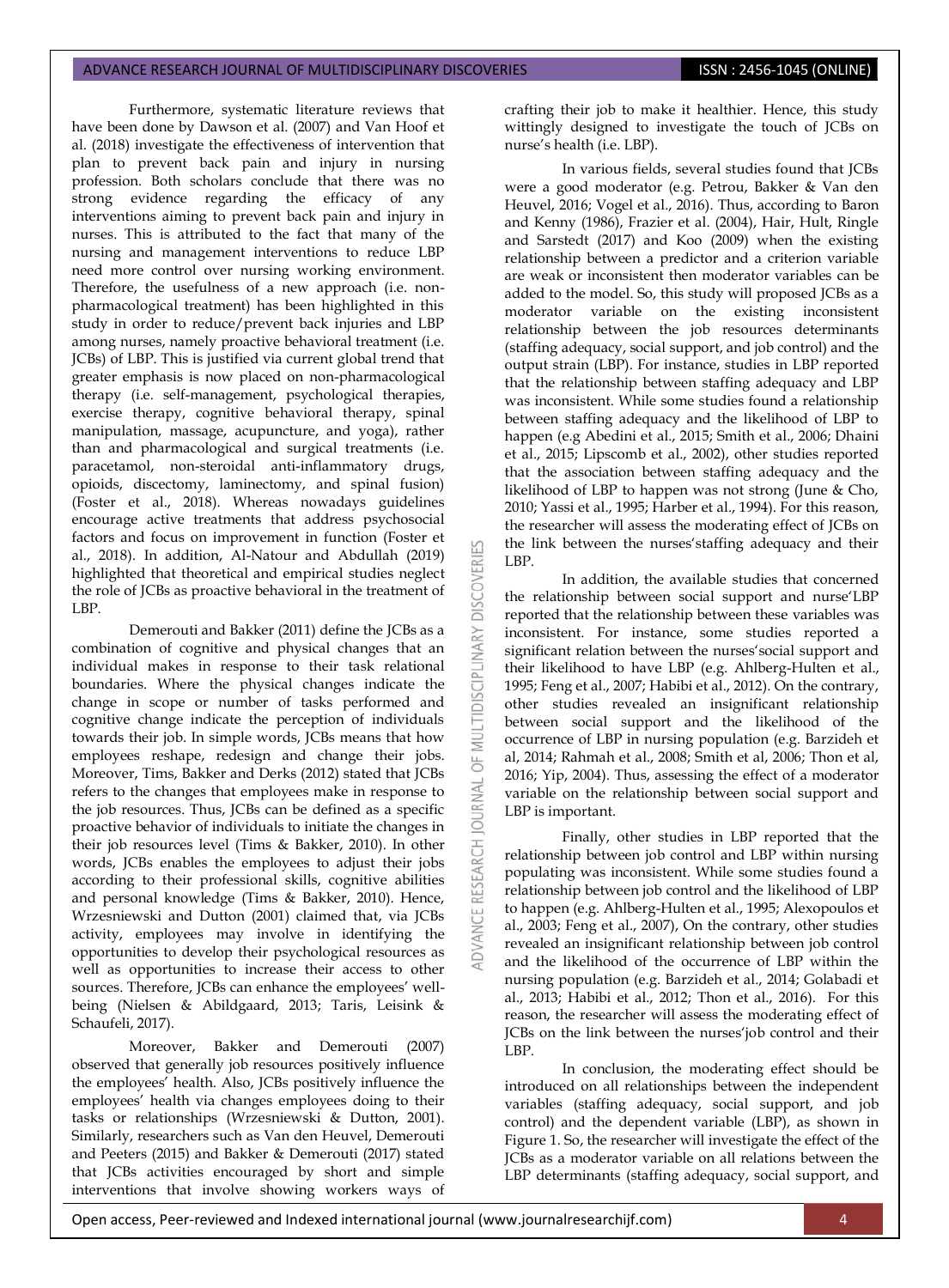job control) and the LBP. Based on the above discussion the researcher hypothesizes the following:

Hypothesis 4: The negative relationship between staffing adequacy and low back pain will be stronger when consideration of job crafting behaviors is high.

Hypothesis 5: The negative relationship between social support and low back pain will be stronger when consideration of job crafting behaviors is high.

Hypothesis 6: The negative relationship between job control and low back pain will be stronger when consideration of job crafting behaviors is high



**Figure 1 : Conceptual Framework of the Present Study**

## **II. THEORETICAL SUPPORT**

The current study is developed on the basis of (JD-R) theory (Bakker & Demerouti, 2014). According to JD-R proposition job resources influence the job strains and motivation in a unique ways. Hence, JD-R theory makes it easy for researchers to understand and to predict the employee wellbeing (i.e. health) and its effect on performance. Moreover, flexibility of JD-R theory allows all job characteristics and working environment to be modeled according to two categories job demands and job resources. Hence, JD-R theory is applicable to all types of work environment and can be customized to a specific profession. In JD-R theory job resources refer to those physical, social, organizational as well as psychological attributes of job which are: (a) practical functions in achieving the work objectives; (b) associated psychological and physiological costs and also decrease job demands; (c) encourage personal development, growth and learning (Bakker & Demerouti, 2007). In short, job resources are not only important for dealing with job demand, but these resources have their own importance and place in working environment.

As drawn in Figure 2, job resources and job demand used together to evaluate job wellbeing as well as job resources and job demands generate two independent processes of motivation and job impairment. Therefore, job resources considered as the crucial predictor of job wellbeing, engagement and motivation (Bakker & Demerouti, 2007). The explanations behind these interesting impacts are job resources satisfy fundamental psychological requirements, such as the requirements or needs for competence, relatedness, and autonomy (Deci & Ryan, 2000; Nahrgang, Morgeson & Hofmann, 2011)

Thus, grounded by JD-R theory, the independent variables (i.e. processes) of nurse's social support, job control, and adequate staffing can be seen as job resources that generally work as predictors of work enjoyment, motivation, and engagement, and have a unique effects to fulfill basic psychological needs, like the needs for autonomy, relatedness, and competence which can work to reduce the health impairment processes such outcomes as health complaints (i.e. LBP). By JD-R theory, we can understand, explain, and make predictions about nurse's health (i.e. LBP).



*Source: Bakker and Demerouti (2014)*

OF MULTIDISCIPLINARY DISCOVERIES

**JAWAL** 

RESEARCH

### **Figure 2 : The Job Demands–Resources Model.**

Previous study of Tims et al., (2012), used JD-R as grounding theory to define JCBs as changes individuals may make related to their job resources. These researchers further stated that JCBs may have different forms of behaviors like, increase social work resources and increase in structural resources. An existing research (Tims, Bakker & Derks, 2013) proposed that JCBs can predict the future job-related resources and can influence the job satisfaction and engagement indirectly. Tims et al. (2013) claimed that individuals involved in JCBs reflect a positive increase in their social and structural resources. Accordingly, bottomup job redesign adjustment of resources, in form of JCBs plays an important role as suggested by JD-R theory. In light of JD-R theory, the moderator variable (i.e. JCBs) can be work as a strong predictor of future job resources (i.e. staffing adequacy, social support, and job control) and have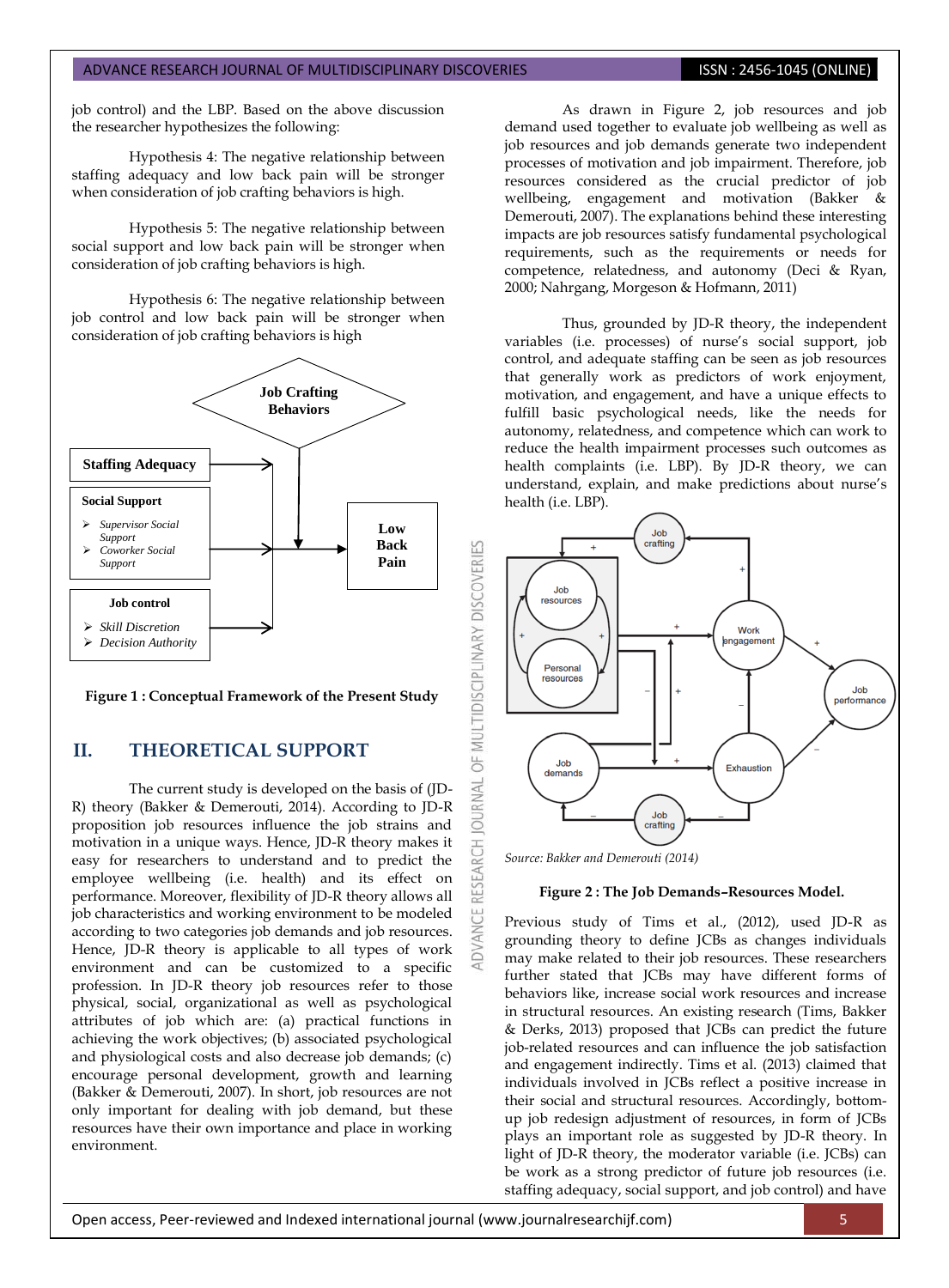indirect and positive effects on nurses' health (i.e. LBP). It's worth mentioning that the role of JCBs in the relationship between job demands and LBP have been pointed in previous work (Al-Natour & Abdullah, 2019), but the body of literature neglect to highlight the role of JCB in the relationship of job resources and LBP.

## **III. CONCLUSION AND FUTURE DIRECTION**

The importance of worker behaviors is pointed in the existing hypothetical and experiential studies in safety literature. However, there are inadequate studies that clarify this association with LBP; this grounded the hypothetical development of this study that hypothetical and experiential studies neglect the role of the proactive behavioral treatment of LBP in form of JCBs. To the limited knowledge of researcher, there is no proposition in the past literature in the JCBs, LBP, job resources and safety literature, and more so that the proposed framework is underpinned and supported by  $\overline{D-R}$  theory. Thus, this study open the possibility for experiential studies and investigation in order to confirm the possibility to apply these in the context of work and /or demographic/social characteristics that suits the interests of the scholar.

**IV. CONFLICT OF INTEREST** No conflicts of interest were reported for this study.

### **V. SOURCE OF FUNDING**

This paper is a self-funding, and no financially supported for the current study.

OF MULTIDISCIPLINARY DISCOVERIES

**ADVANCE RESEARCH JOURNAL** 

## **VI. ETHICAL CLEARANCE**

This is a conceptual article and no need for ethical clearance

## **VII. REFERENCES**

- [1] **Abedini, R., Choobineh, A. R., & Hasanzadeh, J. (2015).** Patient manual handling risk assessment among hospital nurses. *Work*, *50*(4), 669-675. DOI 10.3233/WOR-141826.
- [2] **Ahlberg-Hulten, G. K., Theorell, T., & Sigala, F. (1995).** Social support, job strain and musculoskeletal pain among female health care personnel. *Scandinavian Journal of Work, Environment & Health*, 21(6), 435-439. DOI:10.5271/sjweh.59
- [3] **Alexopoulos, E. C., Burdorf, A., & Kalokerinou, A. (2003).** Risk factors for musculoskeletal disorders among nursing personnel in Greek hospitals. *International Archives of Occupational and Environmental Health*, *76*(4), 289-294. DOI 10.1007/s00420-003-0442-9
- [4] **Al**‐**Hussami, M., Darawad, M., Saleh, A., & Hayajneh, F. A. (2013).** Predicting nurses' turnover intentions by demographic characteristics, perception of health, quality of work attitudes. *International Journal of Nursing Practice*, *20*(1), 79-88.
- [5] **Al-Natour, M. A., & Abdullah, N. A. C. (2019).** Job Demands, Low Back Pain, and Job Crafting Behaviors: A Proposed Framework. *Indian Journal of Public Health Research & Development*, *10*(1), 449-454.
- [6] **American Nurses Association (ANA). (2011).** Health & safety survey: Hazards of the RN work environment. Retrieved from *http://nursingworld. org/FunctionalMenu Categories/MediaResources/ Media Backgrounders/The-Nurse-Work-Environment-2011- Health-Safety-Survey. pdf Accessed on May*, *1*, 2014.
- [7] **Attar, S. M. (2014).** Frequency and risk factors of musculoskeletal pain in nurses at a tertiary centre in Jeddah, Saudi Arabia: a cross sectional study. *BMC Research Notes*, 7(1), 61. doi:10.1186/1756-0500-7-61
- [8] **Azma, B. A., Rusli, B. N., RM, N., Oxley, J. A., & Quek, K. F. (2016).** Work Related Musculoskeletal Disorders in Female Nursing Personnel: Prevalence and Impact. *International Journal of Collaborative Research on Internal Medicine & Public Health, 8*(3), 23- 44
- [9] **Bakker, A. B., & Demerouti, E. (2007).** The job demands-resources model: State of the art. *Journal of managerial psychology*, *22*(3), 309-328. DOI 10.1108/02683940710733115
- *[10]* **Bakker, A. B., & Demerouti, E. (2014).** *Job demandsresources theory.* In Chen, P. & Cooper, C., *Wellbeing: A Complete Reference Guide,* Volume III (pp. 37–64). Chichester, UK: Wiley-Blackwell. ISBN 978-1-118- 60836-4.
- [11] **Bakker, A. B., & Demerouti, E. (2017).** Job demands– resources theory: Taking stock and looking forward. *Journal of Occupational Health Psychology*, *22*(3), 273. DOI: 10.1037/ocp0000056
- [12] **Bakker, A. B., Demerouti, E., & Schaufeli, W. B. (2003).** Dual processes at work in a call centre: An application of the Job Demands–Resources model. *European Journal of Work and Organizational Psychology*, *12*, 393–417.
- [13] **Bakker, E. W., Verhagen, A. P., Van Trijffel, E., Lucas, C., & Koes, B. W. (2009).** Spinal mechanical load as a risk factor for low back pain: a systematic review of prospective cohort studies. *Spine*, *34*(8), 281- 293.
- [14] **Baron, R. M., & Kenny, D. A. (1986).** The moderator– mediator variable distinction in social psychological research: Conceptual, strategic, and statistical considerations. *Journal of Personality and Social Psychology, 51*(6), 1173-1182. [http://dx.doi.org/10.1037//0022-3514.51.6.1173.](http://dx.doi.org/10.1037/0022-3514.51.6.1173)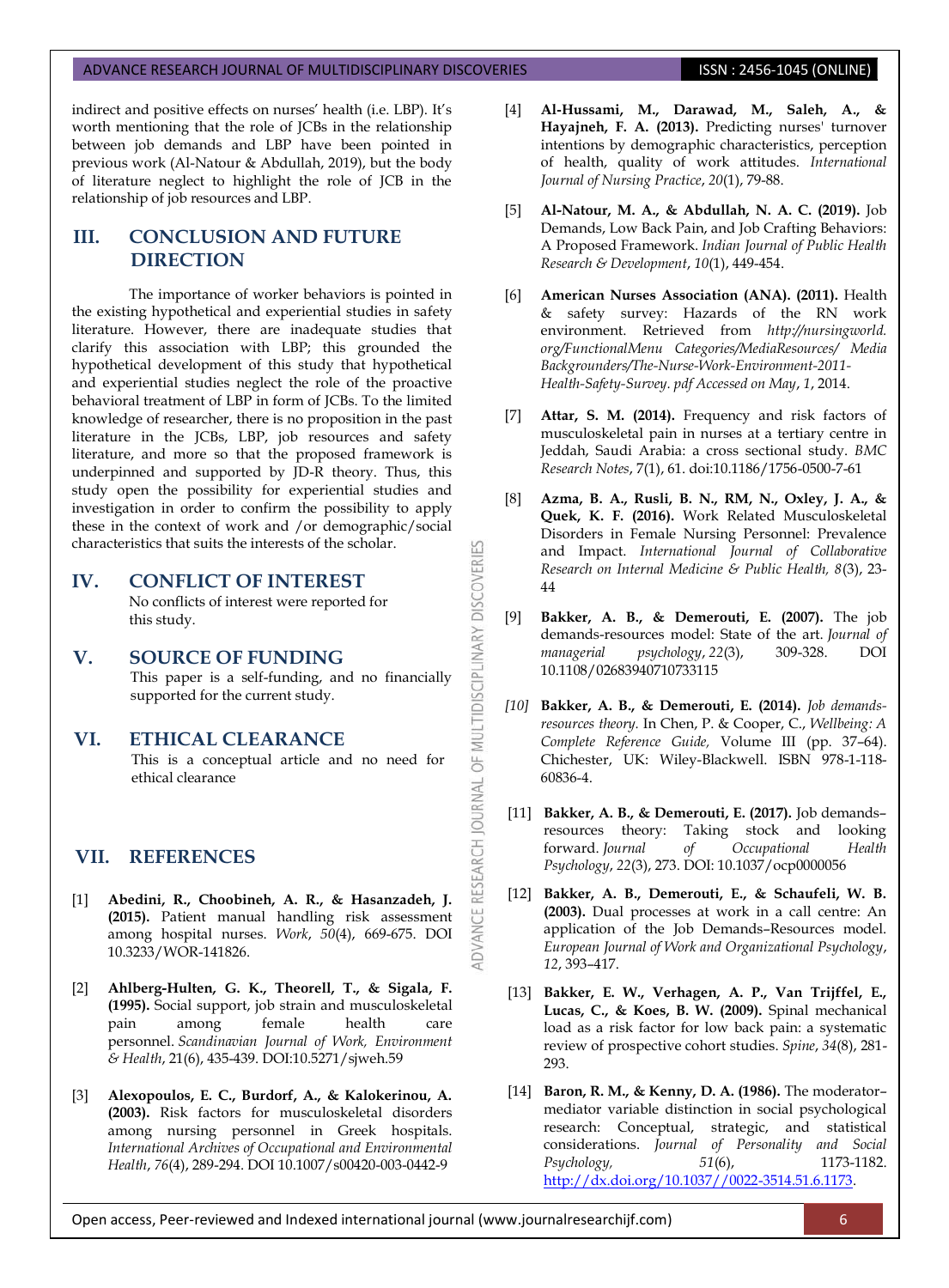- [15] **Barzideh, M., Choobineh, A. R., & Tabatabaee, H. R. (2014).** Job stress dimensions and their relationship to musculoskeletal disorders in Iranian nurses. *Work*, *47*(4), 423-429. DOI 10.3233/WOR-121585
- [16] **Bos, E., Krol, B., Van der Star, L., & Groothoff, J. (2007).** Risk factors and musculoskeletal complaints in non-specialized nurses, IC nurses, operation room nurses, and X-ray technologists. *International Archives of Occupational and Environmental Health*, *80*(3), 198- 206.
- [17] **Centre for Disease Control and Prevention (CDC). (2001)**. *National occupational research agenda for musculoskeletal disorders: Research topics for the next decade*. Public Health Services. Cincinnati, Ohio, National Institute for Occupational Safety and Health. US Department of Health and Human Services. Retrieved from [https://www.cdc.gov/niosh/docs/2001-](https://www.cdc.gov/niosh/docs/2001-117/pdfs/2001-117.pdf) [117/pdfs/2001-117.pdf](https://www.cdc.gov/niosh/docs/2001-117/pdfs/2001-117.pdf)
- [18] **Cheng, Y., Luh, W. M., & Guo, Y. L. (2003).** Reliability and validity of the Chinese version of the Job Content Questionnaire in Taiwanese workers. *International journal of behavioral medicine*, *10*(1), 15-30.
- [19] **Choobineh, A., Movahed, M., Tabatabaie, S. H., & Kumashiro, M. (2010).** Perceived demands and musculoskeletal disorders in operating room nurses of Shiraz city hospitals. *Industrial health*, *48*(1), 74-84.

**DISCOVERI** 

MULTIDISCIPLINARY

5F

RESEARCH JOURNAL

ADVANCE

- [20] **Choobineh, A., Rajaeefard, A., & Neghab, M. (2006).** Association between perceived demands and musculoskeletal disorders among hospital nurses of Shiraz University of Medical Sciences: a questionnaire survey. *International Journal of Occupational Safety and Ergonomics*, *12*(4), 409-416. DOI: 10.1080/10803548.2006.11076699
- [21] **Coulling, S. (2005). Nurses' and doctors' knowledge of pain after surgery.** *Nursing Standard*, *19*(34), 41-49. <http://dx.doi.org/10.7748/ns2005.05.19.34.41.c3859>
- [22] **Davis, K. G., & Kotowski, S. E. (2015).** Prevalence of musculoskeletal disorders for nurses in hospitals, long-term care facilities, and home health care: a comprehensive review. *Human Factors*, *57*(5), 754-792. DOI: 10.1177/0018720815581933
- [23] **Dawson, A. P., McLennan, S. N., Schiller, S. D., Jull, G. A., Hodges, P. W., & Stewart, S. (2007).** Interventions to prevent back pain and back injury in nurses: a systematic review. *Occupational and Environmental Medicine*, 64(10), 642–650. DOI:10.1136/oem.2006.030643.
- [24] **De Araujo, T. M., & Karasek, R.A. (2008).** Validity and reliability of the job content questionnaire in formal and informal jobs in Brazil. *Scandinavian Journal of Work, Environment & Health, 6*, 52-59.
- [25] **De Castro, A. B., Cabrera, S. L., Gee, G. C., Fujishiro, K., & Tagalog, E. A. (2009).** Occupational health and safety issues among nurses in the Philippines. *Aaohn Journal*, *57*(4), 149-157.
- [26] **Deci, E. L., & Ryan, R. M. (2000).** The "what" and "why" of goal pursuits: Human needs and the selfdetermination of behavior. *Psychological Inquiry*, *11*, 227–268.
- [27] **Demerouti, E., & Bakker, A. B. (2011).** The job demands-resources model: Challenges for future research. *SA Journal of Industrial Psychology*, *37*(2), 01- 09. DOI:10.4102/ sajip.v37i2.974
- [28] **Devereux, J. J., Buckle, P. W., & Vlachonikolis, I. G. (1999).** Interactions between physical and psychosocial risk factors at work increase the risk of back disorders: an epidemiological approach. *Occupational and Environmental Medicine*, *56*(5), 343-353
- [29] **Dhaini, S. R., Zuniga, F., Ausserhofer, D., Simon, M., Kunz, R., De Geest, S., & Schwendimann, R. (2015).** Care workers health in Swiss nursing homes and its association with psychosocial work environment: a cross-sectional study. *International Journal of Nursing Studies*, *53*, 105-115. [http://dx.doi.org/10.1016/j.ijnurstu.2015.08.011.](http://dx.doi.org/10.1016/j.ijnurstu.2015.08.011)
- [30] **Edwards, J., Hayden, J., Asbridge, M., Gregoire, B., & Magee, K. (2017).** Prevalence of low back pain in emergency settings: a systematic review and metaanalysis. *BMC musculoskeletal disorders*, *18*(1), 143-154. DOI 10.1186/s12891-017-1511-7
- [31] **Feng, C. K., Chen, M. L., & Mao, I. F. (2007).** Prevalence of and risk factors for different measures of low back pain among female nursing aides in Taiwanese nursing homes. *BMC Musculoskeletal Disorders*, *8*(52), 1-9. DOI:10.1186/1471-2474-8-52
- [32] **Foster, N. E., Anema, J. R., Cherkin, D., Chou, R., Cohen, S. P., Gross, D. P., … Woolf, A. (2018).** Prevention and treatment of low back pain: evidence, challenges, and promising directions. *The Lancet*, 391(10137), 2368–2383. DOI:10.1016/s0140- 6736(18)30489-6.
- [33] **Frazier, P. A., Tix, A. P., & Barron, K. E. (2004).** Testing moderator and mediator effects in counseling psychology research. *Journal of Counseling Psychology*, *51*(1), 115-134.
- [34] **Genevay, S., Cedraschi, C., Courvoisier, D. S., Perneger, T. V., Grandjean, R., Griesser, A. C., & Monnin, D. (2011).** Work related characteristics of back and neck pain among employees of a Swiss University Hospital. *Joint Bone Spine*, *78*(4), 392-397. DOI:10.1016/j.jbspin.2010.09.022
- [35] **Ghilan, K., Al-Taiar, A., Yousfi, N., Zubaidi, R., Awadh, I., & Al-Obeyed, Z. (2013).** Low back pain among female nurses in Yemen. *International Journal of Occupational Medicine and Environmental Health*, *26*(4), 605-614. DOI 10.2478/s13382-013-0124-0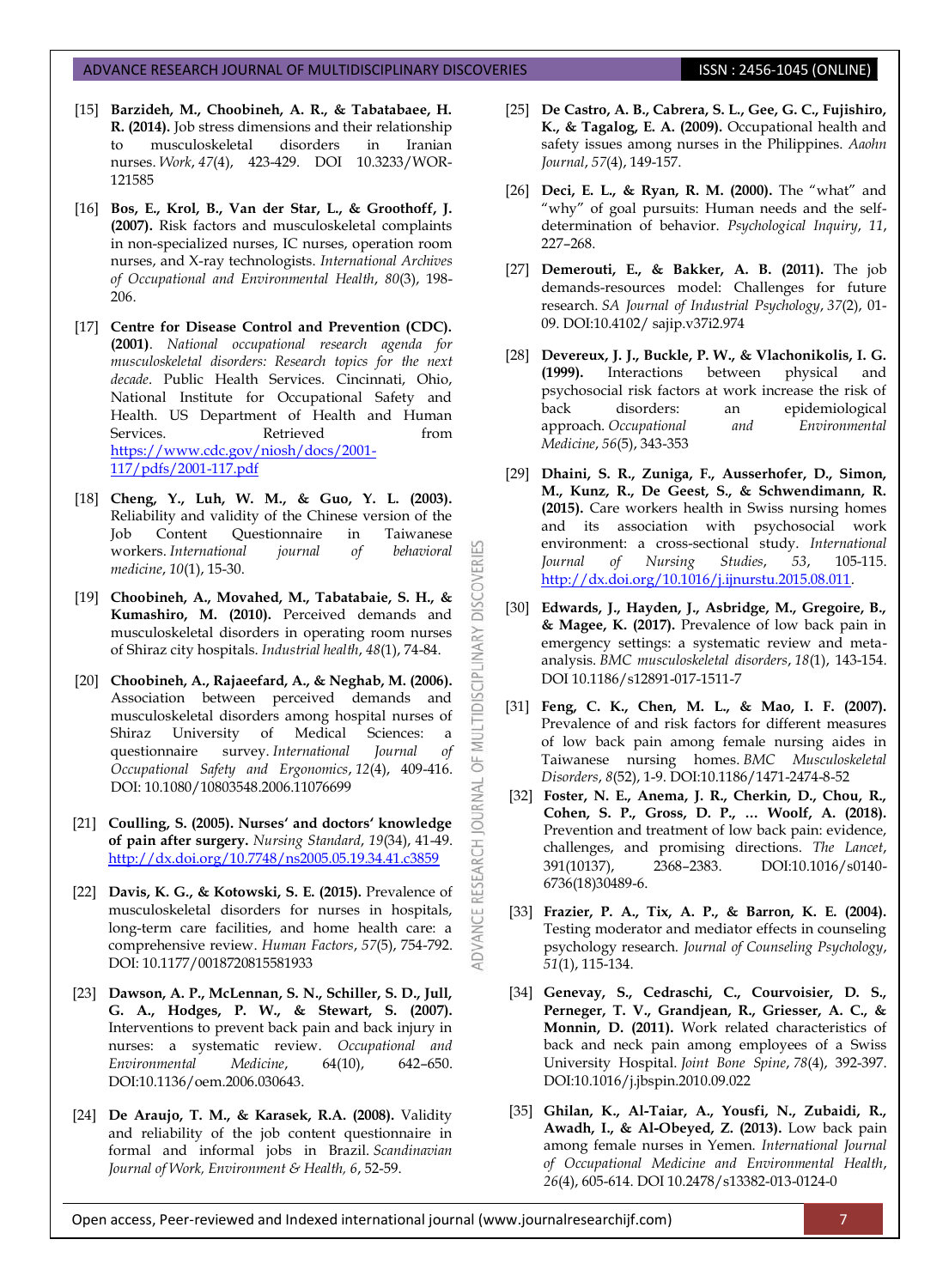- [36] **Golabadi, M., Attarchi, M., Raeisi, S., & Namvar, M. (2013).** Effects of psychosocial strain on back symptoms in Tehran general hospital nursing personnel. *Archives of Industrial Hygiene and Toxicology*, *64*(4), 505-512. DOI: 10.2478/10004-1254- 64-2013-2366
- [37] **Habibi, E., Pourabdian, S., Atabaki, A. K., & Hoseini, M. (2012).** Evaluation of work-related psychosocial and ergonomics factors in relation to low back discomfort in emergency unit nurses. *International Journal of Preventive Medicine*, *3*(8), 564- 568.
- [38] **Hair, J. F., Hult, G. T. M., Ringle, C. M., & Sarstedt, M. (2017).** *[A Primer on Partial Least Squares Structural](https://www.amazon.de/gp/product/B01DT3F33I/ref=as_li_tl?ie=UTF8&camp=1638&creative=6742&creativeASIN=B01DT3F33I&linkCode=as2&tag=httpwwwsma079-21)  [Equation Modeling](https://www.amazon.de/gp/product/B01DT3F33I/ref=as_li_tl?ie=UTF8&camp=1638&creative=6742&creativeASIN=B01DT3F33I&linkCode=as2&tag=httpwwwsma079-21)* (2nd ed.). Thousand Oaks: SAGE Publications, Incorporated
- [39] **Harber, P., Pena, L., Hsu, P., Billet, E., Greer, D., & Kim, K. (1994).** Personal history, training, and worksite as predictors of back pain of nurses. *American Journal of Industrial Medicine*, *25*(4), 519-526.
- [40] **Harcombe, H., Herbison, G. P., McBride, D., & Derrett, S. (2014).** Musculoskeletal disorders among nurses compared with two other occupational groups. *Occupational Medicine*, *64*(8), 601-607. DOI:10.1093/occmed/kqu117

**DISCOVERI** 

MULTIDISCIPLINARY

5F

**JOURNAL** 

**RESEARCH** 

ADVANCE

- [41] **Hollmann, S., Heuer, H., & Schmidt, K. H. (2001).** Control at work: a generalized resource factor for the prevention of musculoskeletal symptoms?. *Work & Stress*, *15*(1), 29-39. DOI: 10.1080/02678370110064636.
- [42] **Hoy, D., Brooks, P., Blyth, F., & Buchbinder, R. (2010).** The epidemiology of low back pain. *Best practice & research Clinical rheumatology*, *24*(6), 769-781. DOI:10.1016/j.berh.2010.10.002
- [43] **Humphreys, S. L. (2007).** Obesity in patients and nurses increases the nurse's risk of injury lifting patients. *Bariatric Nursing and Surgical Patient Care*, *2*(1), 3-6. DOI: 10.1089/bar.2006.9998
- [44] **June, K. J. and Cho, S. H. (2010).** LBP and workrelated factors among nurses in intensive care units. *Journal of Clinical Nursing*, 20(3): 479-487. doi: 10.1111/j.1365-2702.2010.03210.x.
- [45] **Karahan, A., Kav, S., Abbasoglu, A., & Dogan, N. (2009).** Low back pain: prevalence and associated risk factors among hospital staff. *Journal of Advanced Nursing*, *65*(3), 516-524. DOI: 10.1111/j.1365- 2648.2008.04905.x
- [46] **Karasek, R. A. (1979).** Job demands, job decision latitude, and mental strain: Implications for job redesign. *Administrative Science Quarterly*, 285-308. 0001 -8392/79/2402-0285\$00.75
- [47] **Karasek, R. A., & Theorell, T. (1990).** *Healthy work: Stress, productivity, and the reconstruction of working life.*  NewYork: Basic Books.
- [48] **Karasek, R., Brisson, C., Kawakami, N., Houtman, I., Bongers, P., & Amick, B. (1998).** The Job Content Questionnaire (JCQ): an instrument for internationally comparative assessments of psychosocial job characteristics. *Journal of Occupational Health Psychology*, *3*(4), 322 -355. 1076-8998/98/\$3.00
- [49] **Karasek, R.A. (1985).** Job Content Questionnaire and user's guide, Lowell, MA: Department of Work Environment, University of Massachusetts.
- [50] **Kawakami, N., Kobayashi, F., Araki, S., Haratani, T., & Furui, H. (1995).** Assessment of job stress dimensions based on the job demands-control model of employees of telecommunication and electric power companies in Japan: reliability and validity of the Japanese version of the Job Content Questionnaire. *International journal of behavioral medicine*, *2*(4), 358-375.
- [51] **Koo, D. M. (2009).** The moderating role of locus of control on the links between experiential motives and intention to play online games. *Computers in Human Behavior*, *25*(2), 466-474.
- [52] **Landry, M. D., Raman, S. R., Sulway, C., Golightly, Y. M., & Hamdan, E. (2008).** Prevalence and risk factors associated with low back pain among health care providers in a Kuwait hospital. *Spine*, *33*(5), 539- 545.
- [53] **Lee, H., Wilbur, J., Kim, M. J., & Miller, A. M. (2008).** Psychosocial risk factors for work‐related musculoskeletal disorders of the lower‐back among long‐haul international female flight attendants. *Journal of Advanced Nursing*, *61*(5), 492-502.
- [54] **Lee, L. K., & Hassim, I. N. (2005).** Implication of the prevalence of needlestick injuries in a general hospital in Malaysia and its risk in clinical practice. *Environmental Health and Preventive Medicine*, *10*(1), 33-41
- [55] **Lipscomb, J. A., Trinkoff, A. M., Geiger-Brown, J., & Brady, B. (2002).** Work-schedule characteristics and reported musculoskeletal disorders of registered nurses. *Scandinavian Journal of Work, Environment & Health, 28(6)*, 394-401.
- [56] **Lorusso, A., Bruno, S., & L'abbate, N. (2007).** A review of low back pain and musculoskeletal disorders among Italian nursing personnel. *Industrial Health*, *45*(5), 637-644.
- [57] **Lui, L. Y., So, W. K., & Fong, D. Y. (2008).** Knowledge and attitudes regarding pain management among nurses in Hong Kong medical units. *Journal of Clinical Nursing*, *17*(15), 2014-2021. DOI.org/10.1111/j.1365-2702.2007.02183.x
- [58] **Maher, C., Underwood, M., & Buchbinder, R. (2016).** Non-specific low back pain. *The Lancet*, *389*(10070), 736-747. DOi.org/10.1016/S0140-6736(16)30970-9.
- [59] **McCaughey, D., Kimmel, A., Savage, G., Lukas, T., Walsh, E., & Halbesleben, J. (2016).** Antecedents to workplace injury in the health care industry: A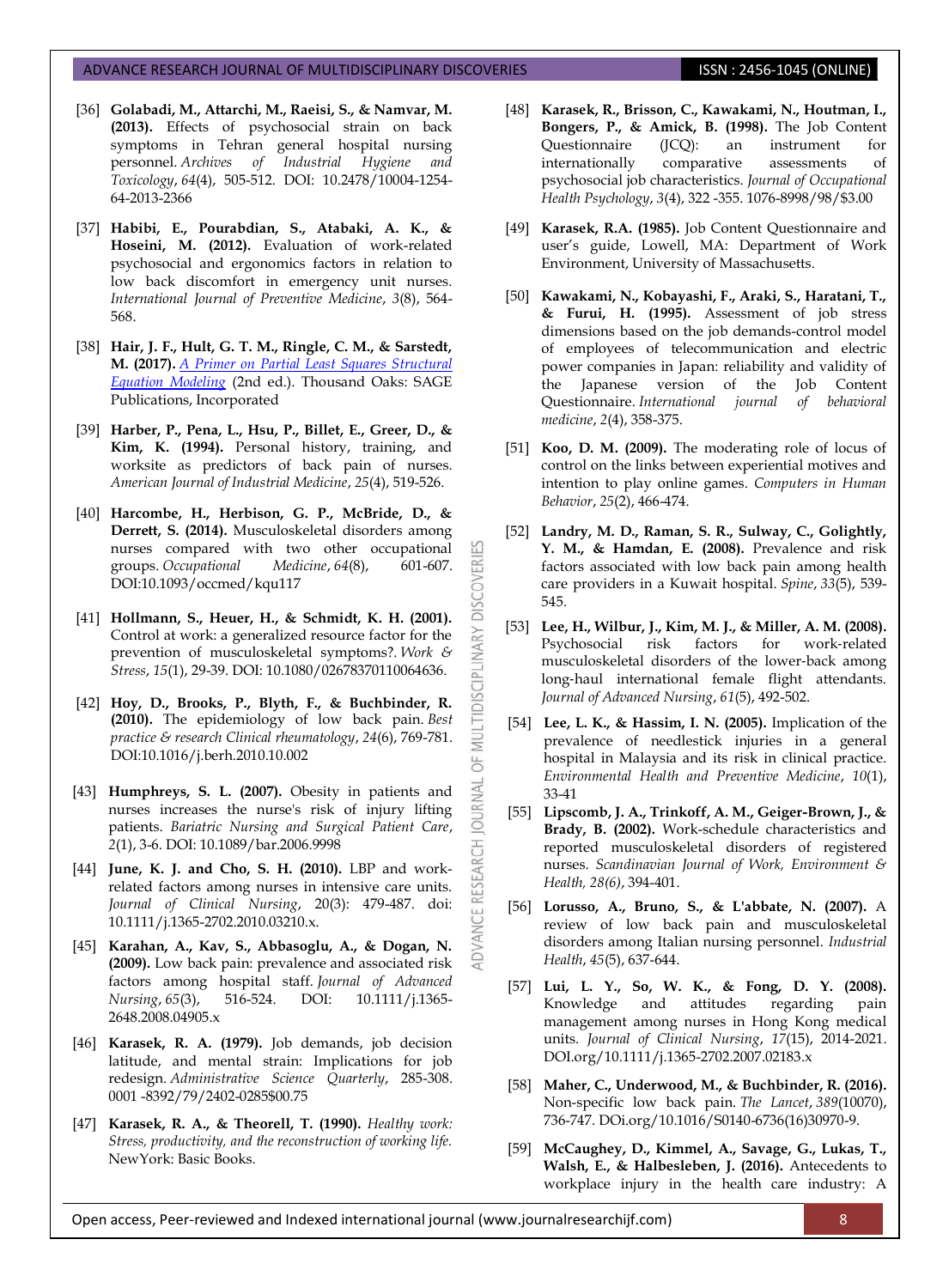synthesis of the literature. *Health care management review*, *41*(1), 42-55. DOI: 10.1097/HMR.0000000000000043

- [60] **Mohseni-Bandpei, M. A., Ahmad-Shirvani, M., Golbabaei, N., Behtash, H., Shahinfar, Z., & Fernandez-de-las-Penas, C. (2011).** Prevalence and risk factors associated with low back pain in Iranian surgeons. *Journal of Manipulative and Physiological Therapeutics*, *34*(6), 362-370. DOI:10.1016/j.jmpt.2011.05.010
- [61] **Mohseni-Bandpei, M. A., Fakhri, M., Bargheri-Nesami, M., Ahmad-Shirvani, M., Khalilian, A. R., & Shayesteh-Azar, M. (2006).** Occupational back pain in Iranian nurses: an epidemiological study. *British Journal of Nursing*, *15*(17), 914-917. DOI: 10.12968/bjon.2006.15.17.21904
- [62] **Mossholder, K. W., Settoon, R. P., & Henagan, S. C. (2005).** A relational perspective on turnover: Examining structural, attitudinal, and behavioral predictors. *Academy of Management Journal*, *48*(4), 607- 618.
- [63] **Nahrgang, J. D., Morgeson, F. P., & Hofmann, D. A. (2010).** Safety at work: A meta-analytic investigation of the link between job demands, job resources, burnout, engagement, and safety outcomes. *Journal of Applied Psychology*, *96*, 71–94. DOI: 10.1037/a0021484

**DISCOVERI** 

MULTIDISCIPLINARY

5

RNAL  $\overline{0}$ 

RESEARCH

ADVANCE

- [64] **Nielsen, K., & Abildgaard, J. S. (2013).** Organizational interventions: A research-based framework for the evaluation of both process and<br>effects. Work & Stress, 27, 278-297. effects. *Work & Stress, 27*, 278–297. doi:10.1080/02678373.2013.812358.
- [65] **Nordin, N. A. M., Leonard, J. H., & Thye, N. C. (2011).** Work-related injuries among physiotherapists in public hospitals: a Southeast Asian picture. *Clinics*, *66*(3), 373-378. DOI:10.1590/S1807-59322011000300002
- [66] **Pelfrene, E., Vlerick, P., Mak, R. P., De Smet, P., Kornitzer, M., & De Backer, G. (2001).** Scale reliability and validity of the Karasek'Job Demand-Control-Support'model in the Belstress study. *Work & Stress*, *15*(4), 297-313. DOI: 10.1080/02678370110086399.
- [67] **Petrou, P., Bakker, A. B., & Van den Heuvel, M. (2016).** Weekly job crafting and leisure crafting: Implications for meaning‐making and work engagement. *Journal of Occupational and Organizational Psychology*, *90*(2), 129-152. DOI:10.1111/joop.12160
- [68] **Pinheiro, M. B., Ferreira, M. L., Refshauge, K., Maher, C. G., Ordonana, J. R., Andrade, T. B., ... & Ferreira, P. H. (2016).** Symptoms of depression as a prognostic factor for low back pain: A systematic review. *The Spine Journal*, *16*(1), 105-116. [DOI.org/10.1016/j.spinee.2015.10.037](https://doi.org/10.1016/j.spinee.2015.10.037)
- [69] **Qin, J., Kurowski, A., Gore, R., & Punnett, L. (2014).** The impact of workplace factors on filing of workers' compensation claims among nursing home workers. *BMC Musculoskeletal Disorders*, *15(*29), 1-9
- [70] **Rahmah, M. A., Rozy, J., Halim, I., Jamsiah, M., & Shamsul, A. S. (2008).** Prevalence of back pain among nurses working in government health clinics and hospital in Port Dickson, Malaysia. *Journal of Community Health*, *14*(*2)*, 11-18.
- [71] **Shawashi, T. O., Subih, M. M., Al Hadid, L. A. R., & Abu Adas, M. (2014).** Occupational‐related back pain among Jordanian nurses: A descriptive study. *International Journal of Nursing Practice*, *21*(S2), 108- 114. DOI:10.1111/ijn.12168
- [72] **Sherehiy, B., Karwowski, W., & Marek, T. (2004).** Relationship between risk factors and musculoskeletal disorders in the nursing profession: a systematic review. *Occupational Ergonomics*, *4*(4), 241- 279. 1359-9364/04/\$17.00
- [73] **Sikiru, L., & Hanifa, S. (2010).** Prevalence and risk factors of low back pain among nurses in a typical Nigerian hospital. *African Health Sciences*, *10*(1), 26-30.
- [74] **Simon, M., Tackenberg, P., Nienhaus, A., Estryn-Behar, M., Conway, P. M., & Hasselhorn, H. M. (2008).** Back or neck-pain-related disability of nursing staff in hospitals, nursing homes and home care in seven countries—results from the European NEXT-Study. *International Journal of Nursing Studies*, *45*(1), 24-34. DOI:10.1016/j.ijnurstu.2006.11.003
- [75] **Smith, D. R., Mihashi, M., Adachi, Y., Koga, H., & Ishitake, T. (2006).** A detailed analysis of musculoskeletal disorder risk factors among Japanese nurses. *Journal of Safety Research*, *37*(2), 195-200. DOI:10.1016/j.jsr.2006.01.004
- [76] **Stolt, M., Suhonen, R., Virolainen, P., & Leino-Kilpi, H. (2016).** Lower extremity musculoskeletal disorders in nurses: A narrative literature review. *Scandinavian Journal of Social Medicine*, *44*(1), 106-115. DOI: 10.1177/1403494815602989
- [77] **Taris, T. W., Leisink, P. L. M., & Schaufeli, W. B. (2017).** Applying Occupational Health Theories to Educator Stress: Contribution of the Job Demands-Resources Model. In McIntyre, T. M., McIntyre, S. E., & Francis, D. J. (Eds.). (2017). Educator Stress. Aligning Perspectives on Health, Safety and Well-Being, 237–259. DOI:10.1007/978-3-319-53053-6\_11
- [78] **Thon, C. C., Feng, P. K. J., & Lian, C. W. (2016).** Risk factors of Low Back Pain among Nurses Working in Sarawak General Hospital. *Health*, *7*(1), 13-24.
- [79] **Tims, M., & Bakker, A. B. (2010).** Job crafting: Towards a new model of individual job redesign. *SA Journal of Industrial Psychology*, *36*(2), 1-9. DOI: 10.4102/ sajip.v36i2.841
- [80] **Tims, M., Bakker, A. B., & Derks, D. (2012).** Development and validation of the job crafting scale. *Journal of vocational behavior*, *80*(1), 173-186. DOI:10.1016/j.jvb.2011.05.009
- [81] **Tims, M., Bakker, A. B., & Derks, D. (2013).** The impact of job crafting on job demands, job resources, and well-being. *Journal of Occupational Health Psychology*, *18*, 230–240. DOI: 10.1037/a0032141